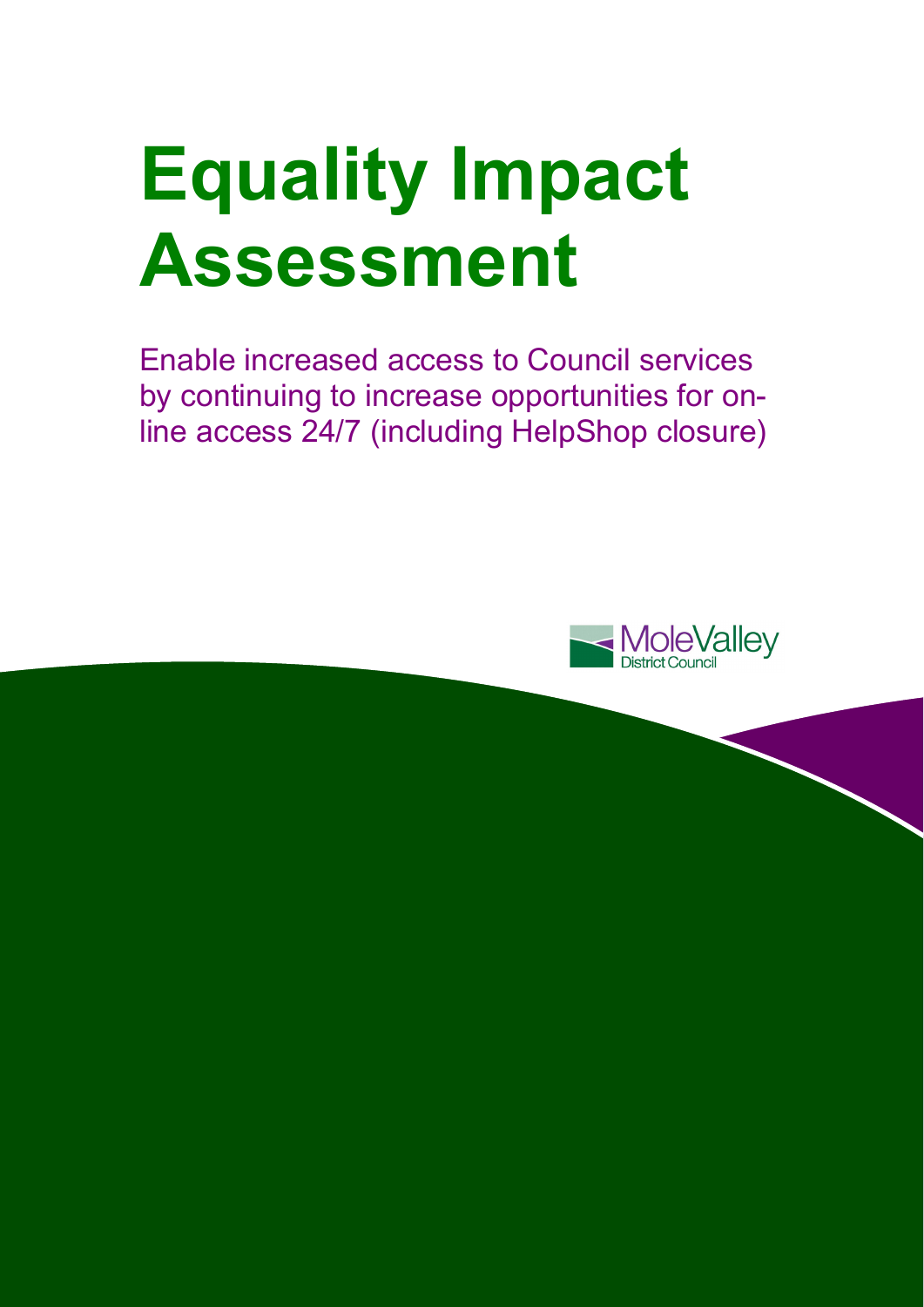#### **Section 1: Introduction and background**

| What is being assessed?          | <b>Closure of Helpshop</b>   |
|----------------------------------|------------------------------|
| <b>Business unit</b>             | <b>Customer Services</b>     |
| Job title of assessor            | <b>Customer Care Manager</b> |
| <b>Strategic Management Lead</b> | <b>Paul Anderson</b>         |
| Date of assessment               | 13 October 2021              |
| Is this a new or existing        | Existing                     |
| function or policy?              |                              |

## **Description of the function or policy, including:**

- **The aims and scope**
- **The main beneficiaries or users**
- **The main equality issues and barriers, and the protected characteristics**<sup>1</sup> **they relate to (not all assessments will encounter issues relating to every protected characteristic)**

Enable increased access to Council services by continuing to increase opportunities for on-line access 24/7 (including HelpShop closure)

The HelpShop is located in the Leatherhead library. The allocated room is small and does not allow for social distancing. Prior to the pandemic it was staffed by one member of the Customer Services team providing local residents with the opportunity to access some limited council services in person without having to travel to Dorking. The most common reasons for visiting the HelpShop were:

- Sacks/food caddies
- SCC enquiries (e.g. bus timetables)
- Payment kiosk

l

Parking enquiries

Footfall at the HelpShop prior to the coronavirus outbreak was low. Annual stats demonstrate a steady decrease with 6,611 for 2013-14 falling to 2,724 in 2019-20. For January to December 2019 (so no COVID-19 effect) on average we received just 11 enquiries a day; on many days this would reduce to single figures and on 30 occasions we recorded either 0 or 1 enquiries received. The HelpShop has been closed since March 2020 due to the pandemic.

It is considered that the main beneficiaries were those who preferred face to face contact, those who were visiting the library anyway and could therefore pop in and those who were unable/unwilling to engage with the council over the phone or online.

We do not collect personal data specific to people with protected characteristics when they contact the Council. It is possible that some elderly or disabled people might experience difficulties in using online services or possibly using a telephone in which case there is mitigation in place to assist these residents.

<sup>1</sup>The protected characteristics are age, sex, disability, pregnancy and maternity, race and ethnicity, religion and belief, gender reassignment, sexual orientation, and marriage and civil partnership (Source: Equality Act 2010)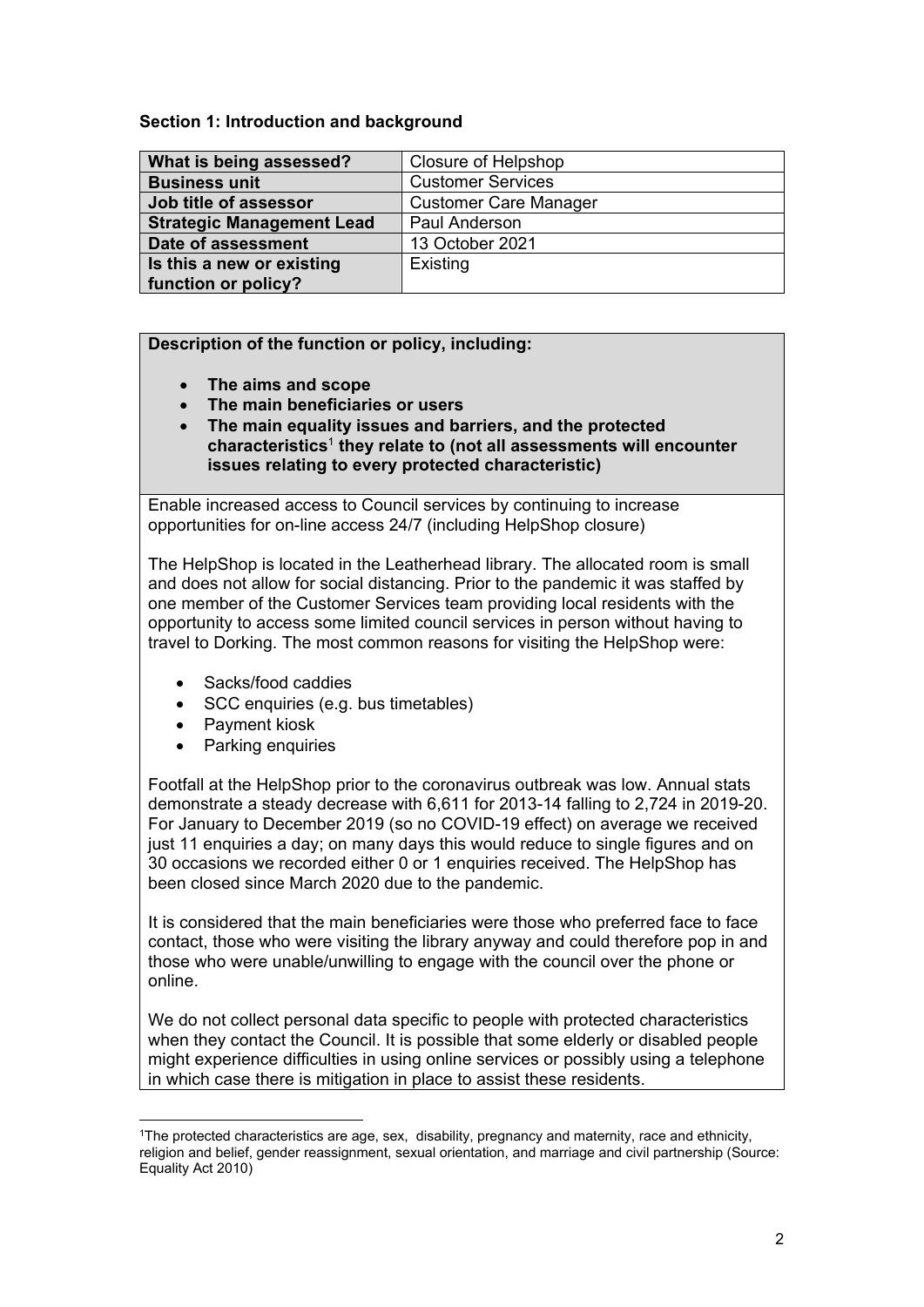**Description of how the function or policy fits into the Council's Corporate Priorities or other local, regional or national plans and priorities** 

Closing the HelpShop aligns with the guiding principle of the Council Strategy of 'Living within our Means' and 'Openness and Accessibility' The work we have done to provide services in other ways fits with the principle of 'Acting Sustainably' and 'Putting People First'.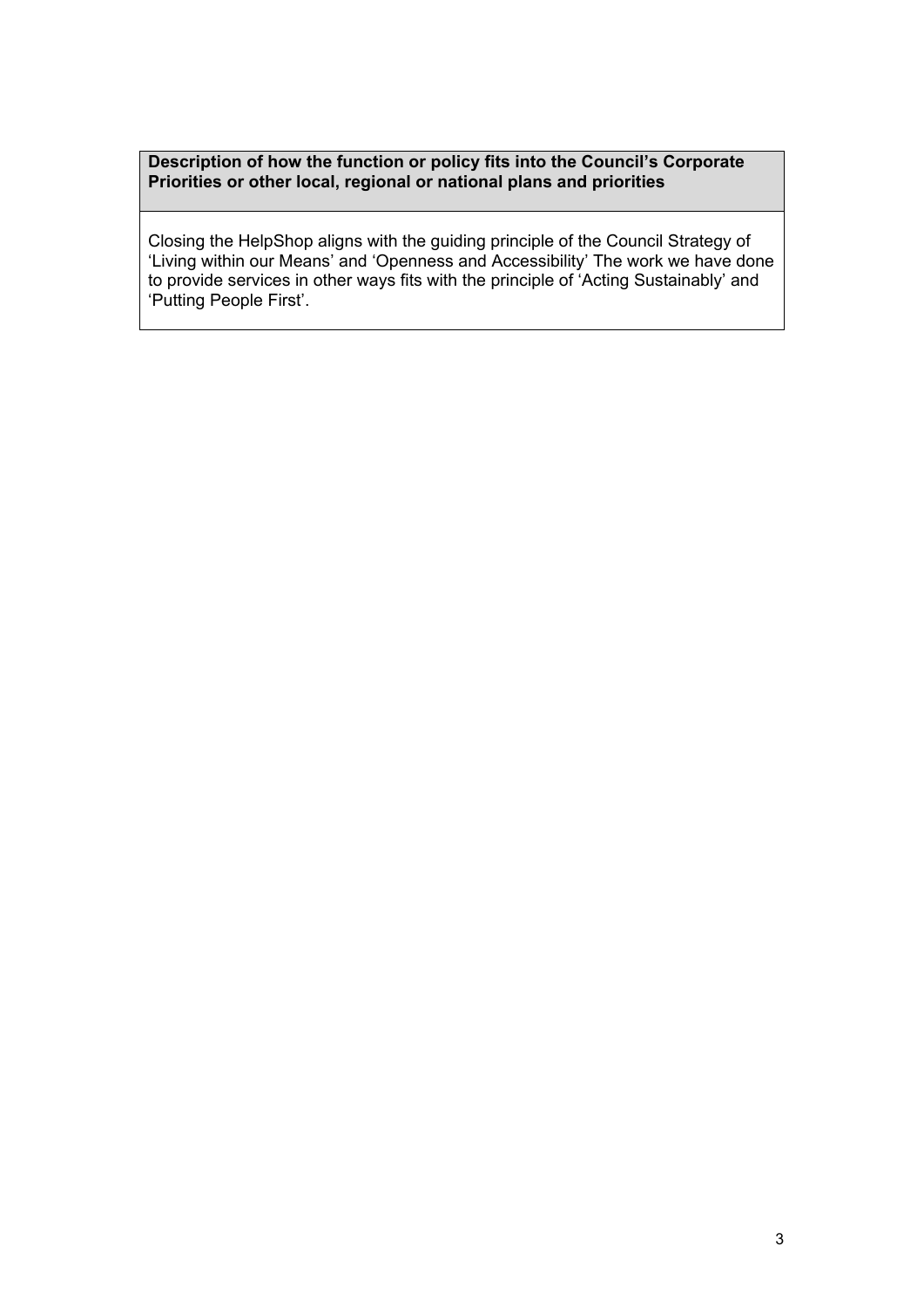# **Section 2: Analysis and assessment**

**Indicate for each protected characteristic whether there may be a positive impact, negative impact, a mixture of both or no impact – using a tick in the appropriate columns** 

| <b>Protected</b><br>characteristics | <b>Positive</b> | <b>Negative</b> | <b>No</b><br>impact | <b>Reason</b>                                                                                                                                                              |
|-------------------------------------|-----------------|-----------------|---------------------|----------------------------------------------------------------------------------------------------------------------------------------------------------------------------|
| Age                                 |                 | ✓               |                     | Closing the HelpShop may<br>impact the elderly who<br>prefer a face to face visit or<br>who do not have access to a<br>computer.                                           |
| Sex                                 |                 |                 |                     | It is not considered that<br>closing the HelpShop will<br>have a significant impact,<br>positive or negative, based<br>on a person's sex                                   |
| <b>Disability</b>                   |                 |                 |                     | Closing the HelpShop may<br>impact those who are<br>disabled and find it difficult<br>to use a phone or computer<br>e.g. due to hearing loss or<br>physical disability     |
| Pregnancy and<br>maternity          |                 |                 | ✓                   | It is not considered that<br>closing the HelpShop will<br>have a significant impact,<br>positive or negative, based<br>on people who are pregnant<br>or on maternity leave |
| Race and ethnicity                  |                 |                 |                     | It is not considered that<br>closing the HelpShop will<br>have a significant impact,<br>positive or negative, based<br>on a person's race and<br>ethnicity                 |
| Religion and belief                 |                 |                 |                     | It is not considered that<br>closing the HelpShop will<br>have a significant impact,<br>positive or negative, based<br>on a person's religion and<br>beliefs               |
| Gender<br>reassignment              |                 |                 | ✓                   | It is not considered that<br>closing the HelpShop will<br>have a significant impact,<br>positive or negative, based<br>on any gender reassignment                          |
| Sexual orientation                  |                 |                 |                     | It is not considered that<br>closing the HelpShop will<br>have a significant impact,<br>positive or negative, based<br>on a person's sexual<br>orientation                 |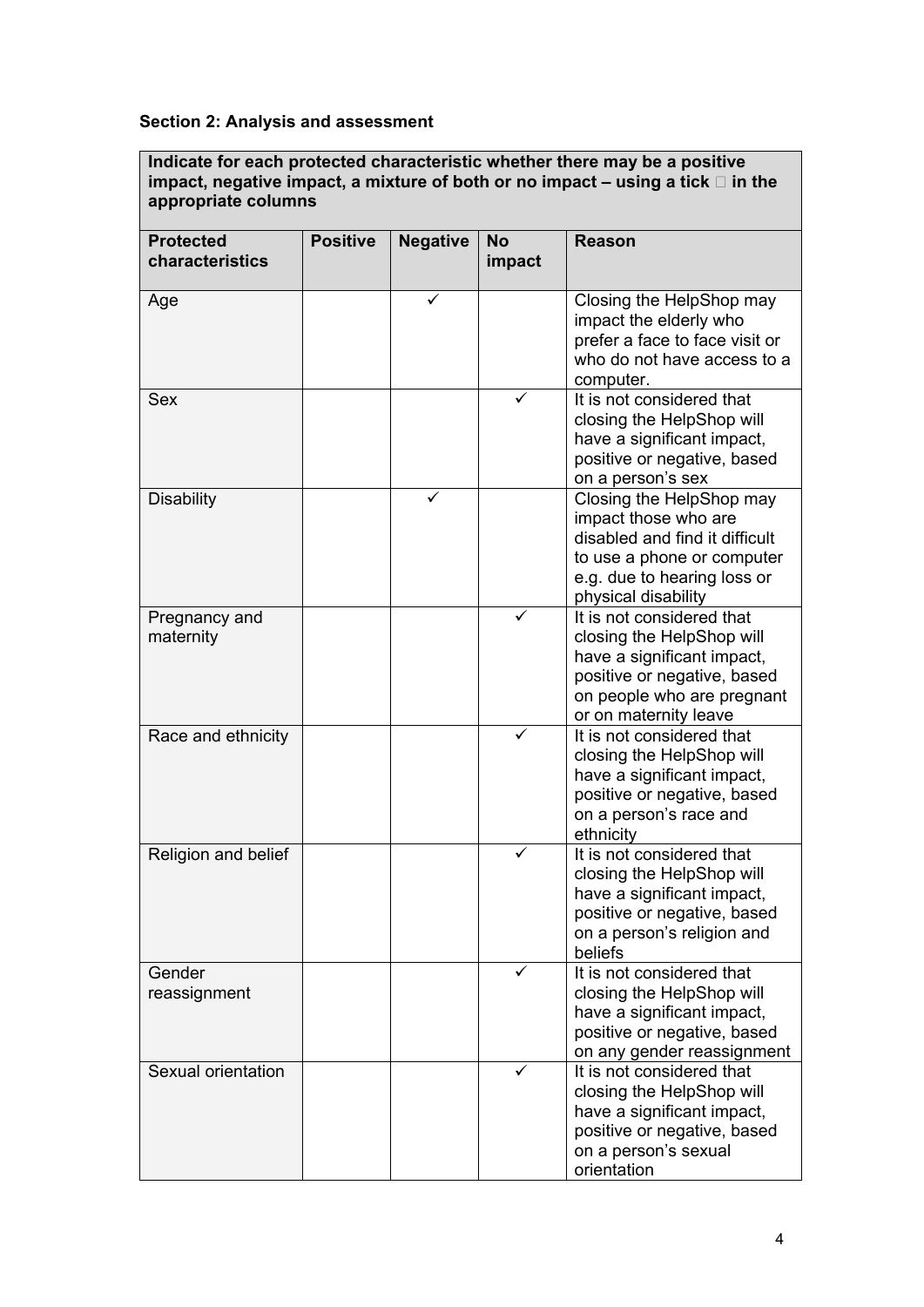#### **Indicate for each protected characteristic whether there may be a positive**  impact, negative impact, a mixture of both or no impact  $-$  using a tick  $\Box$  in the **appropriate columns**

| <b>Protected</b><br><b>characteristics</b>                                         | <b>Positive</b> | <b>Negative</b> | <b>No</b><br>impact | Reason                                                                                                                                                                                |
|------------------------------------------------------------------------------------|-----------------|-----------------|---------------------|---------------------------------------------------------------------------------------------------------------------------------------------------------------------------------------|
| Marriage and civil<br>partnership                                                  |                 |                 | ✓                   | It is not considered that<br>closing the HelpShop will<br>have a significant impact,<br>positive or negative, based<br>on whether a person is<br>married or in a civil<br>partnership |
| Other aspects to                                                                   | <b>Positive</b> | <b>Negative</b> | <b>No</b>           | <b>Reason</b>                                                                                                                                                                         |
| consider                                                                           |                 |                 | impact              |                                                                                                                                                                                       |
| Carers                                                                             |                 |                 | ✓                   | No immediate implications                                                                                                                                                             |
| Rural/urban                                                                        |                 | $\checkmark$    |                     | There could be implications                                                                                                                                                           |
| access issues                                                                      |                 |                 |                     | for those who may have                                                                                                                                                                |
|                                                                                    |                 |                 |                     | difficulty travelling                                                                                                                                                                 |
| HR issues (how<br>will staff with<br>protected<br>characteristics be<br>affected?) |                 |                 | ✓                   | No immediate implications                                                                                                                                                             |

#### **What can be done to reduce the effects of any negative impacts?**

Where negative impact cannot be completely diminished, can this be justified, and is it lawful?

Customers are used to the HelpShop being closed and are engaging with us in other ways. In addition services previously offered at the HelpShop have already been adjusted to avoid the need for residents to visit in person:

- Customer Services can be contacted by telephone 8.30am-5pm Monday to Friday
- A textphone is also available during these hours
- Our website is available 24/7 with more than 69 online forms available to enable easy access to services online
- Waste sacks are delivered regularly to those customers who need them
- Replacement food caddies are delivered on request
- Payments can be made by card online and via the telephone payment line, by cheque and by bank transfer. Revenues are exploring the addition of barcodes on the annual council tax bill to facilitate cash payments at other outlets
- Many services offer remote support using telephone, social media, email etc..
- Appointments can be made to visit the Dorking offices if necessary
- The Mole Valley Employment and Skills Hub located in the Swan Centre provides employment and skills support to local residents and businesses and is used by various community groups including Clarion Housing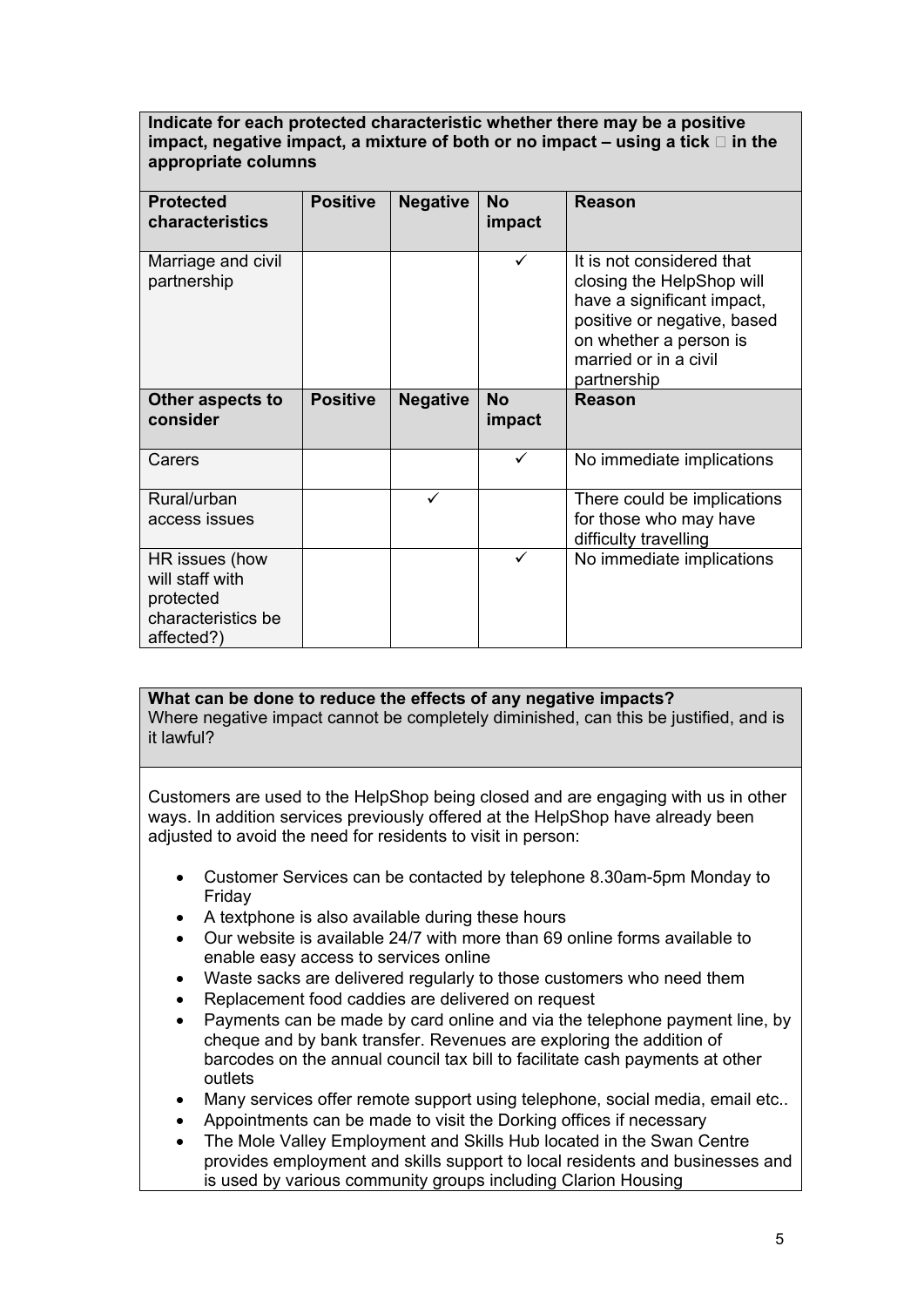• The Leatherhead Community Hub provides support to the people of North **Leatherhead** 

During 2020/21 we have re-designed many of our online forms to be more userfriendly and we are seeing a considerable uptake in their usage.

Leatherhead library has re-opened which means that residents with general enquiries (HelpShop visitors often don't know which Council they should be contacting) can be addressed to library staff who are able to refer to the MVDC website if appropriate. Customers who do not have access to a computer themselves can make use of the self-serve PCs available at Leatherhead library or at the Pippbrook offices.

**Where there are positive impacts, what changes have been or will be made?**  Who are the beneficiaries? How have they benefited?

No positive impacts for people with protected characteristics have been identified in this assessment

#### **Section 3: Evidence gathering and fact-finding**

#### **What evidence is available to support your views above?**  Please include:

- A summary of the available evidence
- Identification of where there are gaps in the evidence (this may identify a need for more evidence in the action plan)
- What information is currently captured with respect to usage and take up of services.
- What the current situation is in relation to equality and diversity monitoring (where relevant)

Footfall data for the HelpShop has been collected regularly and has been used to inform this assessment. Statistics are set out in the first section of this assessment: 'Description of this policy or function'. No formal complaints have been received in relation to the HelpShop following closure in March 2020.

We do not keep records of any data specific to people with protected characteristics who contact the Council whether that is by phone, email or in person

**How have stakeholders been involved in this assessment?**  Who are they, and what is their view?